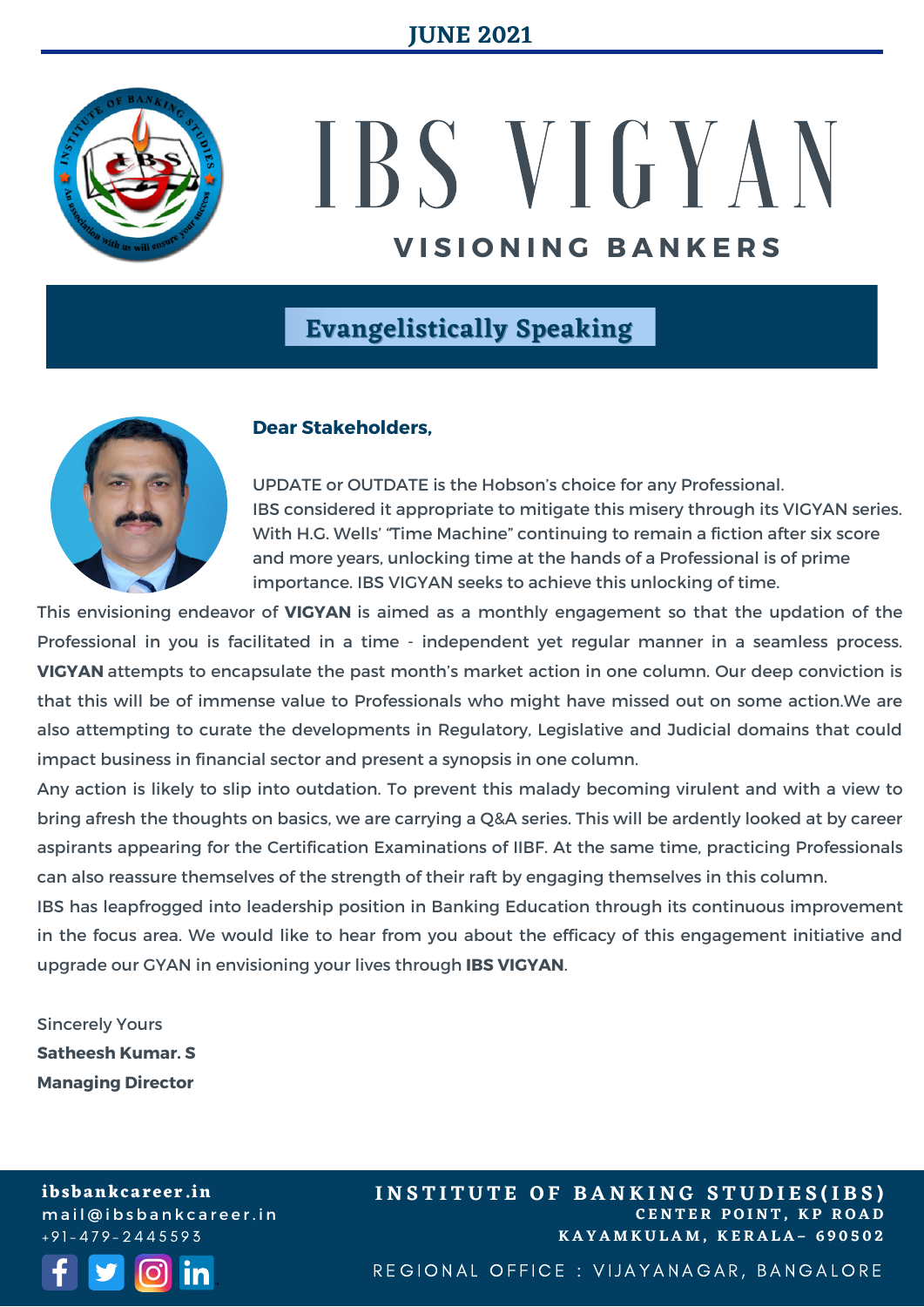

**ibsbankcareer.in** mail@ibsbankcareer.in  $+91 - 479 - 2445593$ 



#### **CURATED CUBE**

Bitcoin is legal tender in El Salvador – the first nation to do so. US Dollar is the official currency of this beleaguered Central American nation. If this news spurs you to travel to that nation, be reminded that it also topped the worlds crime rate in 2012 and organised crime is still very high there. The pseudonymous nature of crypto currencies lends considerable heft to ease of doing business for gang wars. Bitcoin's electricity consumption is approximately 110 Terawatt hours per year or 0.55% of global electricity production. Seized of this power guzzling drag, the country's President Nayib Bukele is pushing for harnessing renewable energy from volcanoes. El Salvador can draw some encouragement that Basle Committee on Banking Supervision (BCBS) has simultaneously commenced discussion on prudential treatment of Banks' exposure to crypto assets.

Though the US reported headline inflation at thirteen years high of 5%, which was above street expectation of 4.70%, the bond traders seem to have relied more on Powell's blank cheque on liquidity support and holding on to rates, as they pulled back the rising ten-year treasury yield from 1.64% to 1.44%. This also saw the Nasdaq 100 gaining support, while Gold dropped from 1900 to 1879 dollars an ounce. Brent Crude prices remained elevated at \$ 72 a barrel. With Dollar index holding on to 90 levels, Indian Rupee has been maintaining an appreciative bias around 73.00. The forward premia have also remained steady below 4.50% across tenors. RBI's intervention in the currency market is reflected by the forex reserves crossing the 600 billion mark. The reserves have increased by more than USD 100 billion, year – on – year.

Indian Stock Markets witnessed the return of Foreign Institutional Investors in the month of June with net inflows during the month so far nearing Rs 5000 crores. The stock of PNB Housing Finance remained locked in upper circuit continuously following the Aditya Puri led Carlyle's investment announcement. Subsequently, it shed some gains as SEBI began looking into the appropriateness of the deal. Meanwhile, on 7th June, SEBI penalized Franklin Templeton's Asset Management Company for inappropriate investments that were inconsistent with their Investment Policy. SEBI also penalized the AMC's Director Vivek Kuduva, his mother and wife for pulling out their investments from the Mutual Fund based on private information to which he was privy to.

Incremental Credit Deposit ratio has not been encouraging though loan against Gold Jewellery has been growing significantly, reflecting the loss of employment and income among the lower strata of society.

(Cube gives a third dimension in geometry. Curated Cube is an endeavor to pack the events in the market over the past month.)

**JAIIB/CAIIB Online Coaching** - This is the sure shot key that opens up the path for an accelerated career progression. A pass in [JAIIB/CAIIB](https://ibsbankcareer.in/course/) with 90+ marks will ensure that you are handpicked for key assignments with in the country as well as overseas.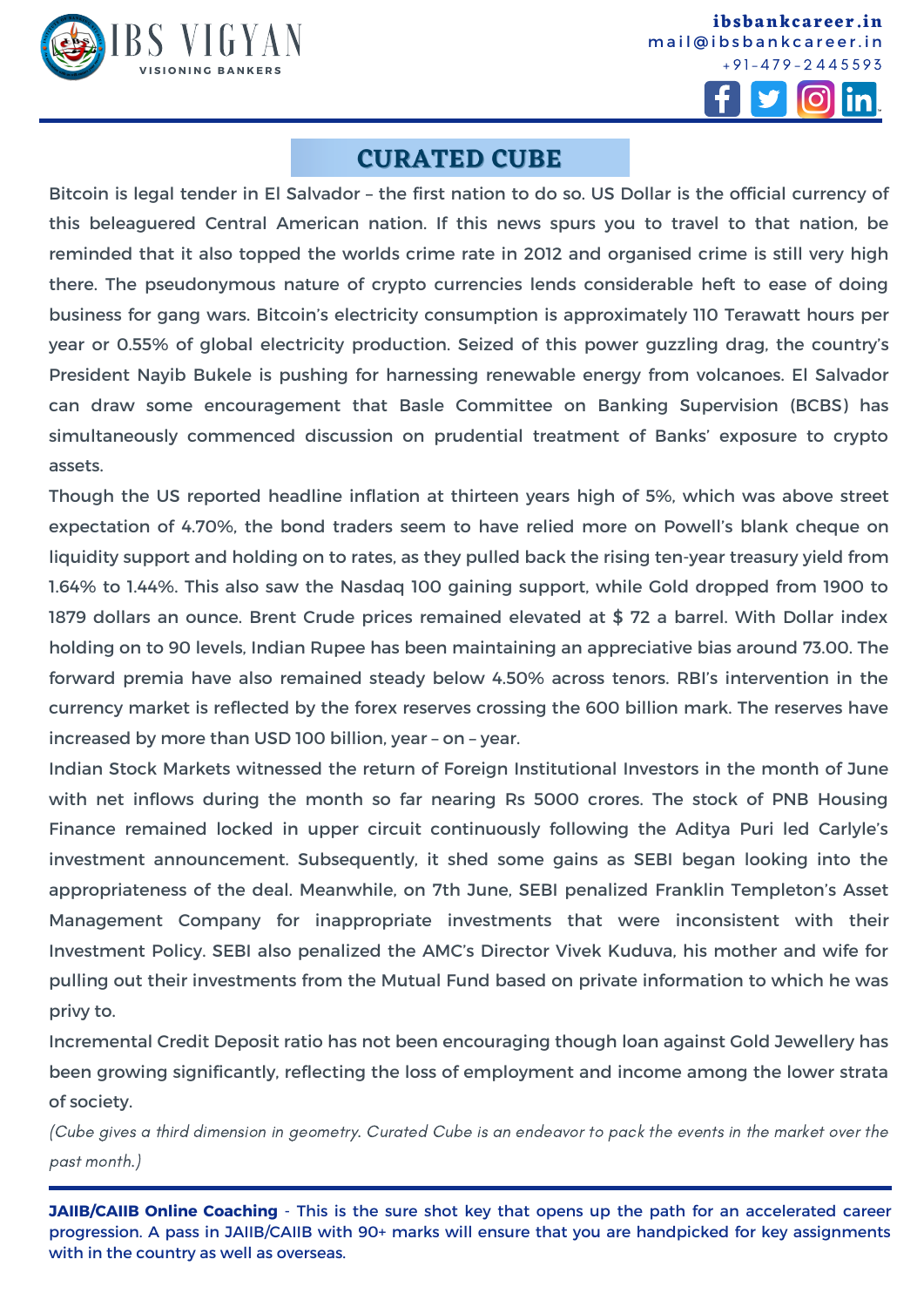





**ibsbankcareer.in**

### **Fourth Pillar**

- The Monetary Policy Committee (MPC) at its meeting on June 4, 2021 decided to keep Repo and Reverse Rate unchanged at 4.00% and 3.35% respectively and the Marginal Standing Facility (MSF) rate and the Bank Rate at 4.25 per cent.
- Priority Sector Lending limit for loans against Negotiable Warehouse Receipts (NWRs) / Electronic Negotiable Warehouse Receipts (eNWRs) has been enhanced from ₹50 lakh to ₹75 lakh per borrower. The PSL limit backed by the warehouse receipts other than NWR/eNWR will continue to be ₹50 lakh per borrower.
- The limit of maximum balance at the end of the day enhanced from ₹1 lakh to ₹2 lakh per individual customer of Payment Banks with immediate effect.
- The maximum amount outstanding in respect of full-KYC PPIs (KYC-compliant PPIs) has been increased from ₹1 lakh to ₹2 lakh.
- RBI has decided to defer the implementation of Net Stable Funding Ratio ( NSFR) guidelines by a further period of six months. Accordingly, the NSFR Guidelines shall come into effect from October 1, 2021.
- The implementation of the last tranche of 0.625 per cent of the Capital Conservation Buffer (CCB) deferred from April 1, 2021, to October 1, 2021.
- CDs can be issued in minimum denomination of ₹5 lakh and in multiples of ₹5 lakh thereafter. Issuing banks are permitted to buyback CDs before maturity. Buyback of CDs can be made only 7 days after the date of issue of the CD.
- Resolution of Covid-19 related stress of Micro, Small and Medium Enterprises (MSMEs) Revision in the threshold for aggregate exposure from ₹25 crore to ₹50 crore.
- Resolution of Covid-19 related stress of Individuals and Small Businesses Revision in the threshold for aggregate exposure from ₹25 crore to ₹50 crore.
- Regional Rural Banks (RRBs) are now permitted two-way participation in the call/notice/term money market.
- RBI has revised the Interest rates payable on unclaimed interest bearing deposit amount transferred under Depositor Education and Awareness Fund Scheme, 2014 to 3 per cent with effect from May 11, 2021.
- Cash withdrawal shall be permitted in respect of full-KYC PPIs to a maximum limit of ₹.2,000 per transaction with an overall limit of ₹10,000 per month per PPI.

(Fourth Pillar strives to position beyond the three pillars of Basel and is culled from the Four Estates)

**Bank Promotion Online Coaching** - IBS brings you the perfect blend of Online Coaching and interactive live sessions through its pantheon of highly experienced faculty who fit well into a multi-cultural environment. The collective experience of our faculties exceeds 1000 years.